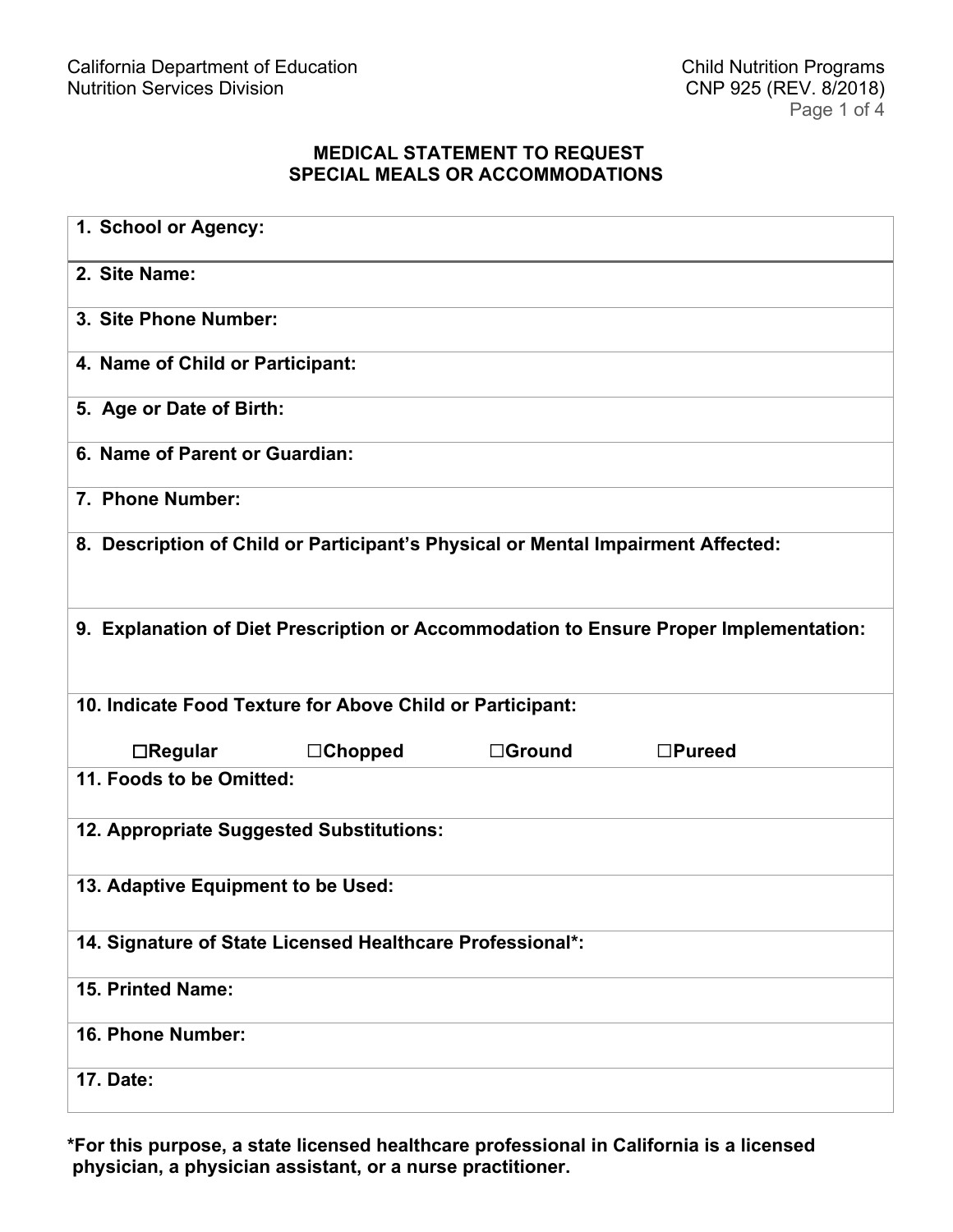## **U.S. DEPARTMENT OF AGRICULTURE NONDISCRIMINATION STATEMENT**

In accordance with federal civil rights law and U.S. Department of Agriculture (USDA) civil rights regulations and policies, the USDA, its agencies, offices, and employees, and institutions participating in or administering USDA programs are prohibited from discriminating based on race, color, national origin, sex, disability, age, or reprisal or retaliation for prior civil rights activity in any program or activity conducted or funded by USDA.

Persons with disabilities who require alternative means of communication for program information (e.g., Braille, large print, audiotape, American Sign Language, etc.), should contact the agency (state or local) where they applied for benefits. Individuals who are deaf, hard of hearing or have speech disabilities may contact USDA through the Federal Relay Service at 800-877-8339. Additionally, program information may be made available in languages other than English.

To file a program complaint of discrimination, complete the [USDA Program Discrimination](http://www.ascr.usda.gov/complaint_filing_cust.html)  [Complaint Form,](http://www.ascr.usda.gov/complaint_filing_cust.html) (AD-3027) found online at: [http://www.ascr.usda.gov/complaint\\_filing\\_cust.html,](http://www.ascr.usda.gov/complaint_filing_cust.html) and at any USDA office, or write a letter addressed to USDA and provide in the letter all of the information requested in the form. To request a copy of the complaint form, call 866-632-9992. Submit your completed form or letter to USDA by:

- 1. Mail: U.S. Department of Agriculture Office of the Assistant Secretary for Civil Rights 1400 Independence Avenue, SW Washington, D.C. 20250-9410
- 2. Fax: 202-690-7442
- 3. Email: [program.intake@usda.gov](mailto:program.intake@usda.gov)

This institution is an equal opportunity provider.

**The information on this form should be updated to reflect the current medical or nutritional needs of the participant.**

## **INSTRUCTIONS**

- 1. **School or Agency:** Print the name of the school or agency that is providing the form to the parent.
- 2. **Site:** Print the name of the site where meals will be served.
- 3. **Site Phone Number:** Print the phone number of the site where meals will be served.
- 4. **Name of Child or Participant:** Print the name of the child or participant to whom the information pertains.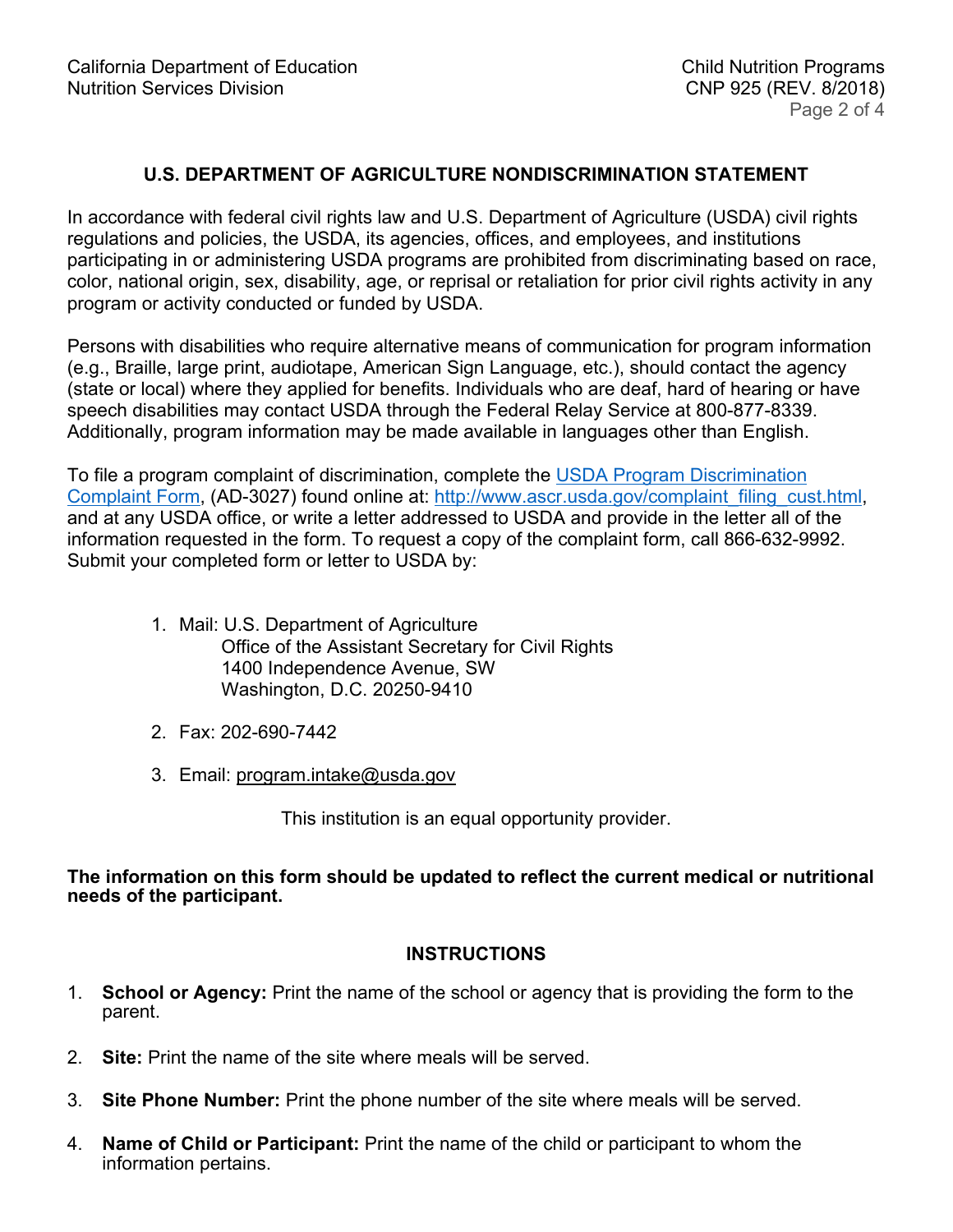- 5. **Age of Child or Participant:** Print the age of the child or participant (for infants, please use date of birth).
- 6. **Name of Parent or Guardian:** Print the name of the person requesting the child or participant's medical statement.
- 7. **Phone Number:** Print the phone number of parent or guardian.
- 8. **Description of Child or Participant's Physical or Mental Impairment Affected:** Describe how the physical or mental impairment restricts the child or participant's diet.
- 9. **Explanation of Diet Prescription or Accommodation to Ensure Proper Implementation:** Describe a specific diet or accommodation that has been prescribed by the state healthcare professional.
- 10. **Indicate Texture:** If the child or participant does not need any modification, check **Regular**.
- 11. **Foods to be Omitted:** List specific foods that must be omitted (e.g., exclude fluid milk).
- 12. **Suggested Substitutions:** List specific foods to include in the diet (e.g., calcium-fortified juice).
- 13. **Adaptive Equipment to Use:** Describe specific equipment required to assist the child or participant with dining (e.g., sippy cup, large handled spoon, wheel-chair accessible furniture, etc.).
- 14. **Signature of State Licensed Healthcare Professional:** Signature of state licensed healthcare professional requesting the special meal or accommodation.
- 15. **Printed Name:** Print name of state licensed healthcare professional.
- 16. **Phone Number:** Phone number of state licensed healthcare professional.
- 17. **Date:** Date state licensed healthcare professional signed form.

## **Citations are from Section 504 of the Rehabilitation Act of 1973, Americans with Disabilities Act (ADA) of 1990, and ADA Amendment Act of 2008:**

**A person with a disability** is defined as any person who has a physical or mental impairment which substantially limits one or more major life activities, has a record of such impairment, or is regarded as having such an impairment.